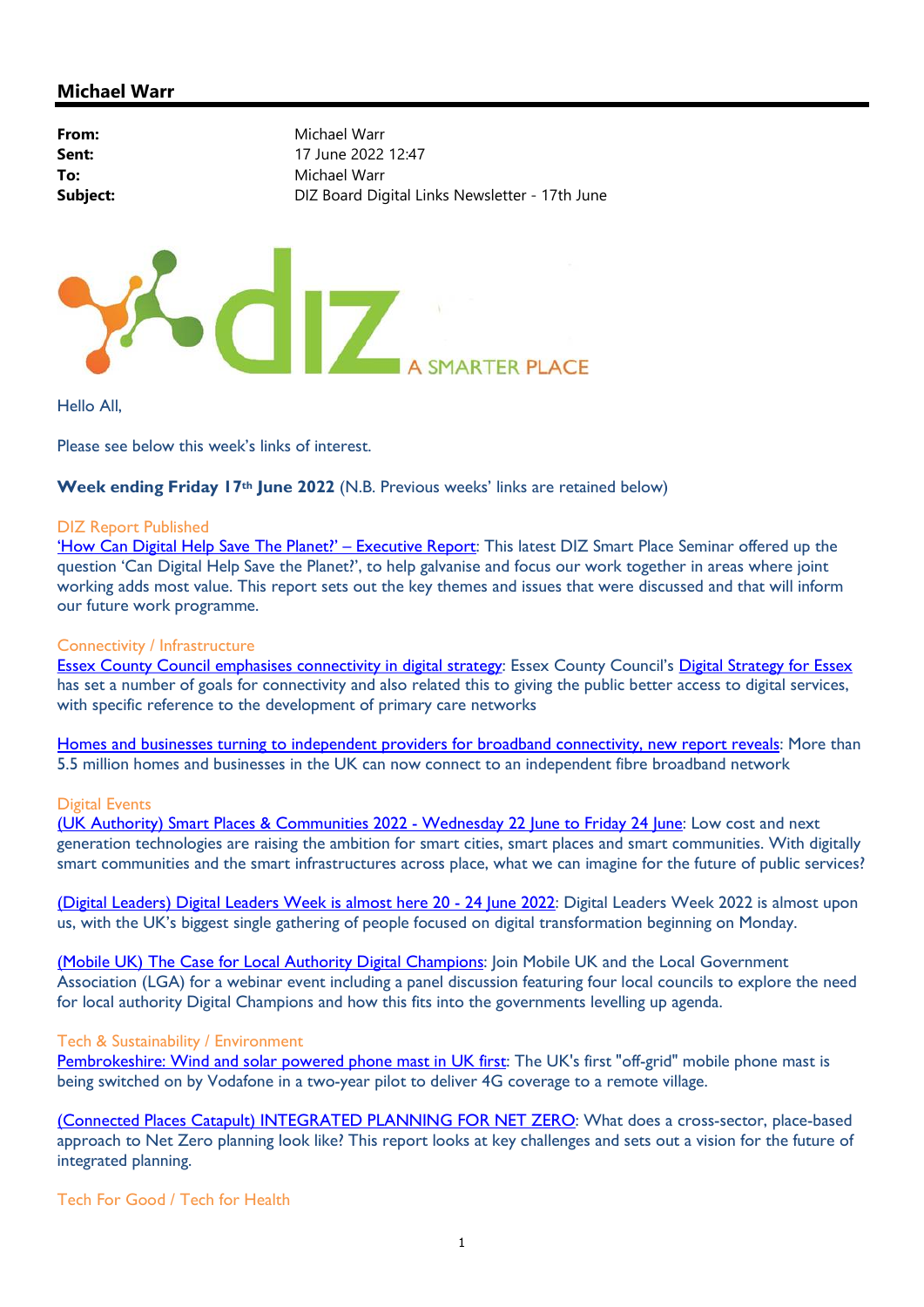New Data Strategy to drive innovation and improve efficiency: The Department of Health and Social Care has published a new health in data strategy Data Saves Lives: Reshaping Health and Social Care with Data

It's time for wel-tech: How can we bridge the digital divide within welfare and to see real impact?

### Digital & the Public Sector

Central Digital and Data Office - Roadmap for digital and data, 2022 to 2025: How the government will improve the way digital and data is used across central departments by 2025.

New Digital Strategy to make UK a global tech superpower: Tech Minister Chris Philp unveils new UK Digital Strategy at London Tech Week as new data shows the UK has overtaken China for investment in tech startups

### New Ways of Working

Hybrid working – too late to stop it now: A sign that many in the industry now believe the desire for hybrid working (a mix of home and office work) is not going away, vendors and service providers are beginning to invest in support for hybrid working with their products and services

Have a great weekend.

Warm regards.

Mike

Mike Warr - Programme Manager Essex + Herts Digital Innovation Zone Twitter: @DIZMatters www.diz.org.uk

01992 564472



Hello All,

Please see below this week's links of interest.

Week ending Friday 10<sup>th</sup> June 2022 (N.B. Previous weeks' links are retained below)

#### Connectivity / Infrastructure

Mobile UK #MeetTheChampions – Cllr Lesley Wagland: Mobile UK speak to Essex County Council's Cllr Lesley Wagland, Cabinet Member for Economic Renewal, Infrastructure and Planning, to hear about why Essex's #Be5GSmart campaign was set up and what the local council aim to achieve with the campaign.

### Tech for Business

BT teams up with the Federation of Small Businesses (FSB) with launch of new partnership network for small firms: A new partnership network to deliver host of value-added benefits to help small businesses grow and run social media and digital advertising campaigns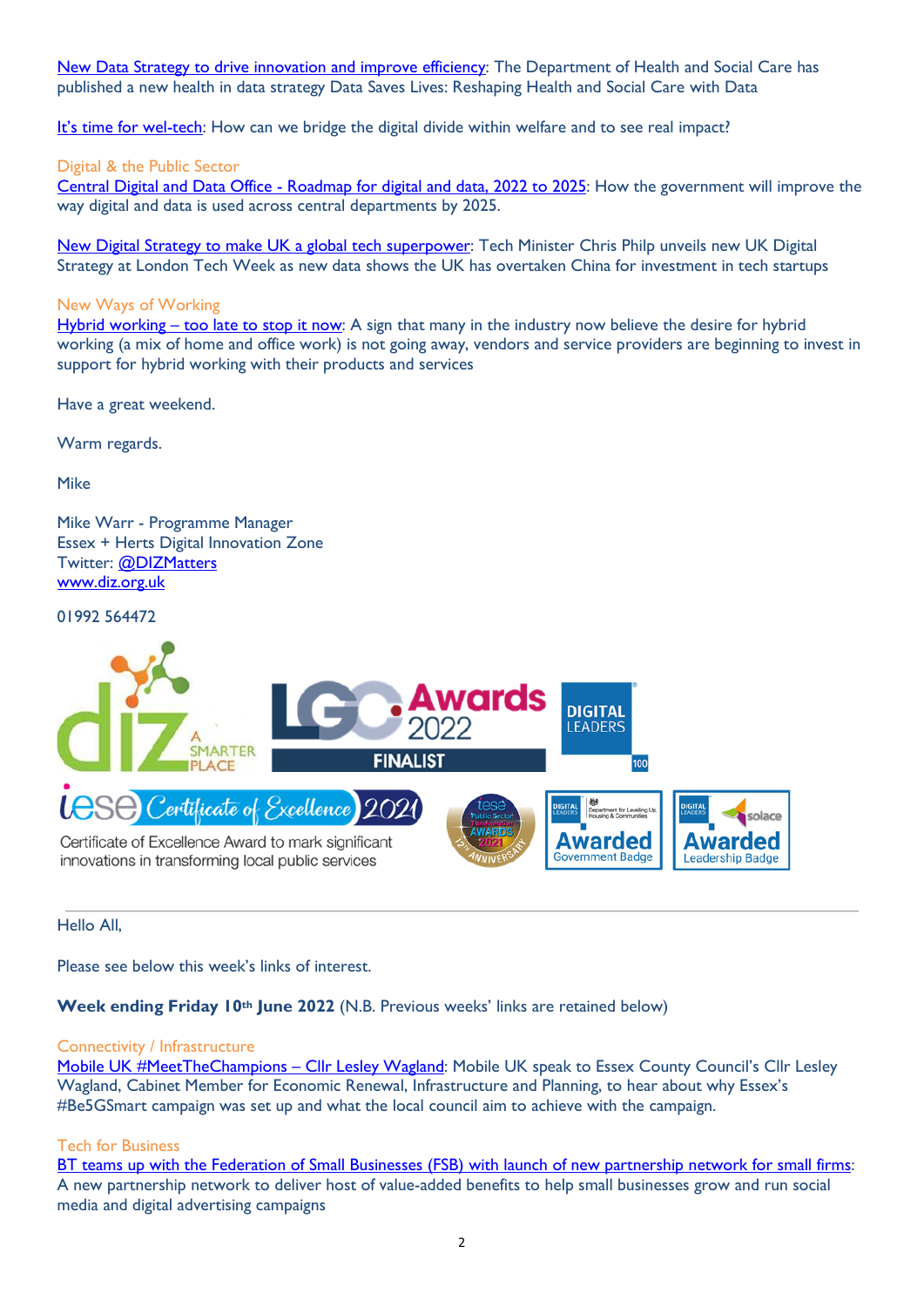#### Digital & Sustainability

(UK Knowledge Transfer Network) The 'Geo for Earth' Podcast Series - Episode 2 – Innovation: What role does innovation play in the fight against climate change?: What is the role of geospatial data in building a more prosperous, yet sustainable tomorrow? Explore why innovation is so important for turning challenges into opportunities, as well as building economic resilience.

Leading by example: Telcos show how tech can help to meet sustainability targets: Telcos from around the world have highlighted the progress they are making towards their ambitious goals of becoming carbon neutral, and have identified which technologies and processes are the most effective in reaching their environmental targets.

#### Tech For Good / Tech For Health

Take a byte: VMO2 and Greggs offer families free mobile data: A new partnership that will see them work together to provide free mobile data to families struggling to pay bills during the ongoing cost-of-living crisis.

Tech Innovation Framework for primary care launched by NHS Digital: NHS Digital has launched a new framework which has been designed to increase innovation and choice across the primary care IT market. The Tech Innovation Framework aims to give GPs and commissioners access to a wider range of technology, enabling them to deliver better care.

#### Cyber Security

NHS Digital extends cyber security awareness toolkit to social care: NHS Digital has updated its Keep I.T. Confidential cyber security awareness toolkit to provide support for social care organisations, to help organisations improve staff knowledge of cyber security concerns such as phishing, data sharing, unlocked screens and weak passwords.

Have a great weekend.

Warm regards.

Mike

Hello All,

Please see below this week's links of interest.

Week ending Friday 3<sup>rd</sup> June 2022 (N.B. Previous weeks' links are retained below)

### Tech For Good / Online Safety

Online safety live events: Online Safety Live is a programme of FREE online safety briefings designed exclusively for professionals working with children and young people.

Barefoot for Early Years: Barefoot have increased their range of enjoyable, free resources and activities based around computational thinking concepts and approaches for Early Years. The resources enable Early Years' teachers to teach their pupils the necessary problem-solving skills needed for everyday life.

How Does the Internet Know What I'm Thinking!: It's a question that has been asked countless times; how does the internet know what I'm thinking? Have you ever typed something into Google and been immediately hit with exactly what you were thinking before even writing out the entire sentence? Take a look at why the internet has become so personal to individuals and ways you can help manage it and set some boundaries.

Register your interest to attend London's Digital Inclusion Conference: The London Office of Technology and Innovation (LOTI) Digital Inclusion Conference on 23 June will celebrate digital inclusion initiatives in the capital and explore how we can all work together in the future

Have a great Bank Holiday weekend.

Warm regards.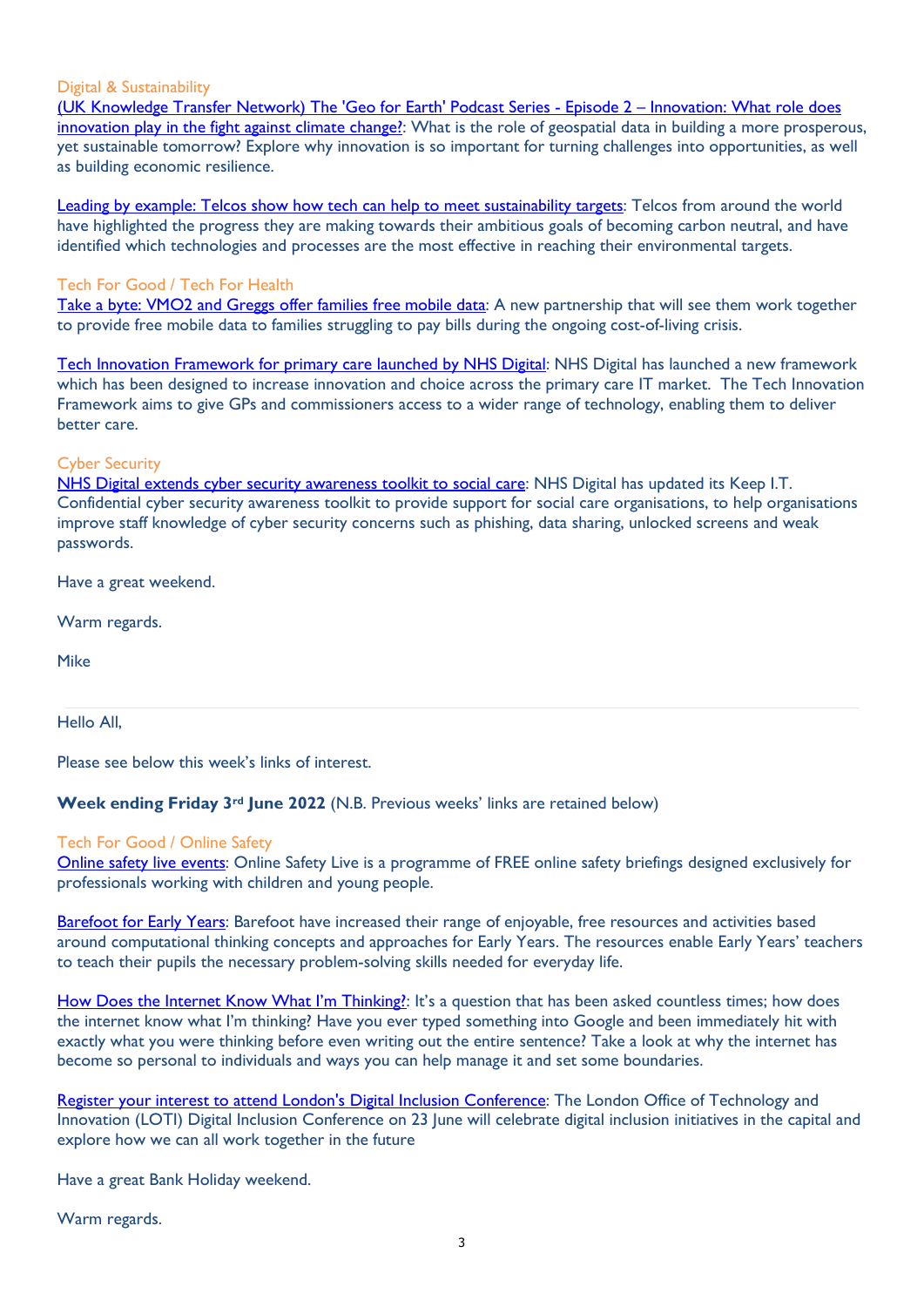### Hello All,

Please see below this week's links of interest.

### Week ending Friday 27<sup>th</sup> May 2022 (N.B. Previous weeks' links are retained below)

## Tech For Good

Essex County Council launches children's reading app: The council has described it as "library in your pocket" and said it provides access to fiction, non-fiction and poetry, along with functions to play and learn through animations and quizzes.

(Future Dot Now) Unpacking the hidden middle: Today nearly seven in ten workers (68%) would benefit from growing their digital skills and capabilities. This report looks across the whole UK workforce, asking who is without the Essential Digital Skills for Work, what skills they need, and what is the benefit to businesses in addressing these needs as well as at what can be done.

(LGA) Four essential steps for delivering digital inclusion projects and initiatives: Working with public sector technology specialists and the wider local government sector the LGA have compiled these essential resources to support councils in tackling the digital divide.

### Digital & Sustainability

Deutsche Telekom, Ericsson tap forces of nature for 5G energy efficiencies: A trial using solar and wind power at a 5G site in Germany has shown the site can potentially be powered through renewable sources alone, without any need to connect to the electrical grid

(Public Sector Executive) How The Public Sector Can Develop Renewable Energy Projects: Transforming how we generate and use energy so we produce less carbon is a key to tackling the climate emergency and reaching net zero targets. So where do we start to change this?

### Digital & Healthcare

Catch up: Integrating Digital Health and Care 2022: Place based integrated care systems (ICSs) are set to bring together NHS, local authority and third sector bodies to work and deliver as one. Integrating Digital Health & Care 2022 explored the digital innovation and integration taking place and the latest in the development of ICSs.

(LGA Case studies): Digital transformation in adult social care: A free resource to support learning and sharing across sectors so that all local areas can benefit

### Digital & the Public Sector

Digital Leaders Public Sector Technology Report in the Times: A special report - from schools to hospitals to law enforcement, problems with outmoded, expensive, clunky technology can be found in every area of the public sector, but things are changing.

(Public Sector Executive) How the Public Sector Can Embrace Hybrid Working: A hybrid approach to work can ensure that public sector employees can continue to do their work anywhere and support citizens who need them in the face of disruption.

## Digital Leaders #DL100

Meet the DL100 List 2022 and vote for your favourites: The DL100 list, in which the DIZ has previously been a category winner, celebrates the teams and individuals who are working hard behind the scenes to secure the UK's Digital Transformation.

Have a great weekend.

Warm regards.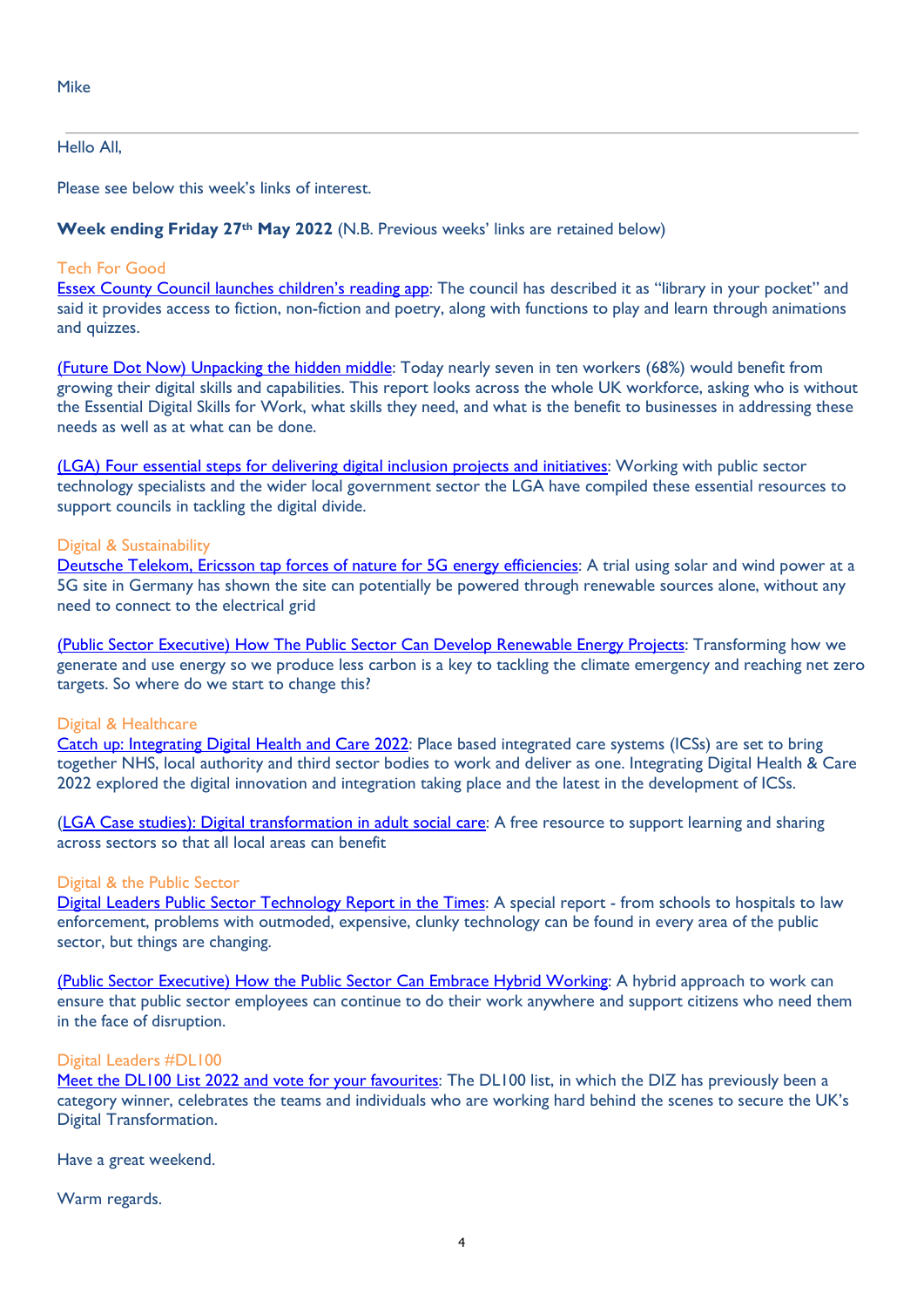#### Hello All,

Please see below this week's links of interest.

#### Week ending Friday 20<sup>th</sup> May 2022 (N.B. Previous weeks' links are retained below)

#### Digital & Sustainability

(UK Knowledge Transfer Network) Meeting Net Zero with the power of place: Exploring the opportunities for location intelligence and space data in the fight against climate change

(UK Knowledge Transfer Network) The 'Geo for Earth' Podcast Series - Episode 1 – Climate: COP26 took place in November 2021. Where are we now?: Explore the role that location intelligence plays in helping us understand our planet & tackle climate change - On the go!

Broadband Networks for a Sustainable Future: How technology developments are dramatically increasing the energy efficiency levels of fixed broadband networks as well as meeting customers' needs

#### Digital Events

(UK Authority Free Event) Smart Places & Communities 2022 - Wednesday 22 June to Friday 24 June - Time: 11:00- 12:45: Low cost and next generation technologies are raising the ambition for smart cities, smart places and smart communities. Join UK Authority to hear digital leaders discuss what we can imagine for the future of public services.

#### Digital & Healthcare

NHS England sets target for virtual wards in integrated care systems: NHS England and Improvement (NHSEI) has outlined the plan to extend or introduce the supporting infrastructure for virtual wards, which make use of technology for patients to be monitored and treated at home rather than in hospitals.

#### Tech For Good

Good Things Foundation strategy: 2022-2025: Digital inclusion charity Good Things Foundation has outlined an ambitious new strategy that sets out how they will Fix the Digital Divide - for Good enabling people who cannot afford their own devices to get online.

### Future Tech / Digital Transformation

Samsung's 6G White Paper Lays Out the Company's Vision for the Next Generation of Communications Technology: A vision for the next generation communication system covering various aspects related to 6G, including technical and societal megatrends, new services, requirements, candidate technologies and an expected timeline of standardisation.

The 5 great shifts driving digital transformation: As we head into 2022, organisations now need to overcome a variety of challenges. Here are 5 major shifts that are redefining the digital strategies of organisations across every industry.

Have a great weekend.

Warm regards.

Mike

Hello All,

Please see below this week's links of interest.

Week ending Friday 13<sup>th</sup> May 2022 (N.B. Previous weeks' links are retained below)

Digital & Sustainability / Net Zero / Climate Change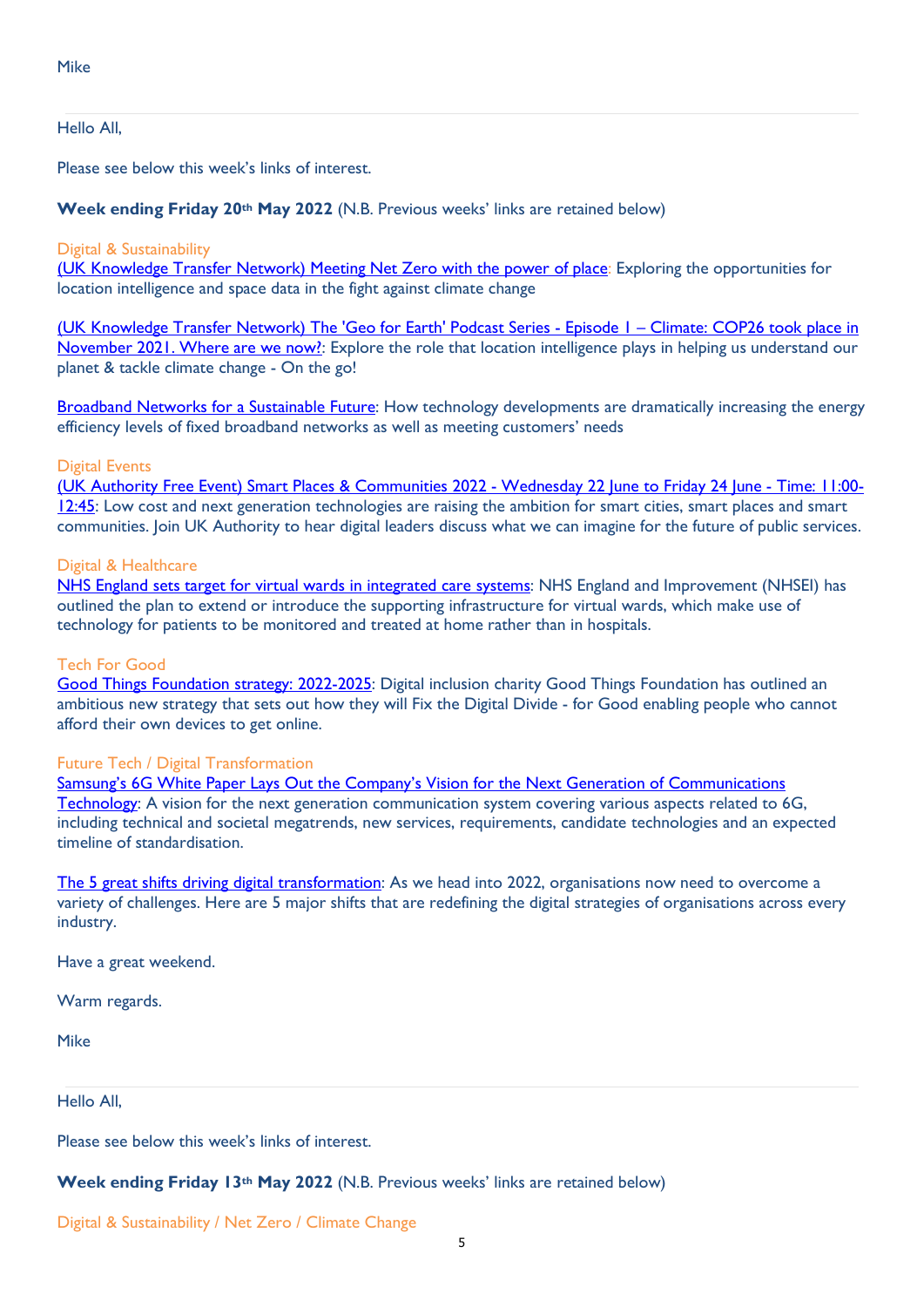Dorset NHS bodies to use app and website in sustainability programme: Five NHS organisations across Dorset are going to use a data platform with bespoke website and app as part of a new sustainability programme to engage staff with their net zero ambitions.

SP Energy Networks and Digital Catapult partner to develop a digital twin of the electricity network: Working on a digital twin to move towards net zero at the lowest cost and deliver real net benefits to network companies, energy users and consumers

### Connectivity & Infrastructure

Levelling-up the UK requires government funding for local municipal authorities to help roll-out 5G: Mobile UK is calling on the UK Government to fund Digital Champions for local authorities to help coordinate and prioritise digital connectivity to better enable mobile infrastructure deployment and to assist with the Government's ambitions to address digital exclusion as part of its Levelling Up agenda.

Mobile UK Report: The Case for Local Authority Digital Champions: Download the full report here

Have a great weekend.

Warm regards.

Mike

Hello All,

Please see below this week's links of interest.

### Week ending Friday 6<sup>th</sup> May 2022 (N.B. Previous weeks' links are retained below)

#### DIZ Event

Just one week left to secure your ticket to our upcoming DIZ Smart Place Seminar – 'How Can Digital Help Save The Planet?': Places are free, but limited, to this DIZ Smart Place Seminar on 13<sup>th</sup> May exploring how digital technology, applications and platforms can support efforts to address climate change impacts. We have a fantastic line-up of speakers from Microsoft, CGI, Mobile UK and Jacobs and interactive workshops looking at how digital can sustainably impact on the future of work, transport, service delivery and planning / building.

### Tech For Good / The Environment

How do young people use online platforms positively?: Ofcom Report 'Living Our Lives Online', which was published at the end of March, found some significant findings around the online behaviours of young people and adults in the United Kingdom.

Barefoot Climate Change Resources: We need to work together to tackle climate change, so in this Barefoot Computing Team resource, 'Climate Champions', pupils of all ages are encouraged to use their digital skills to create and share their own 'Planet Pledge'.

3 ways to create a collaborative culture in a hybrid working world: Now that employees have more freedom and flexibility, it is important to help them to work together from wherever they are. Here are three strategic actions to create a collaborative hybrid working culture.

### Digital Transformation

5 training tips to get your organisation digital: An introductory programme doesn't mean everyone will end up with all the skills they need, but what it does mean is that they have a grounding, a shared understanding and a point from which to get started

The Digital Future of Planning and Building - Episode 7: A Planning Portal event on Tuesday, 31 May 2022 - 11:55 am  $- 12:30$ 

**Connectivity**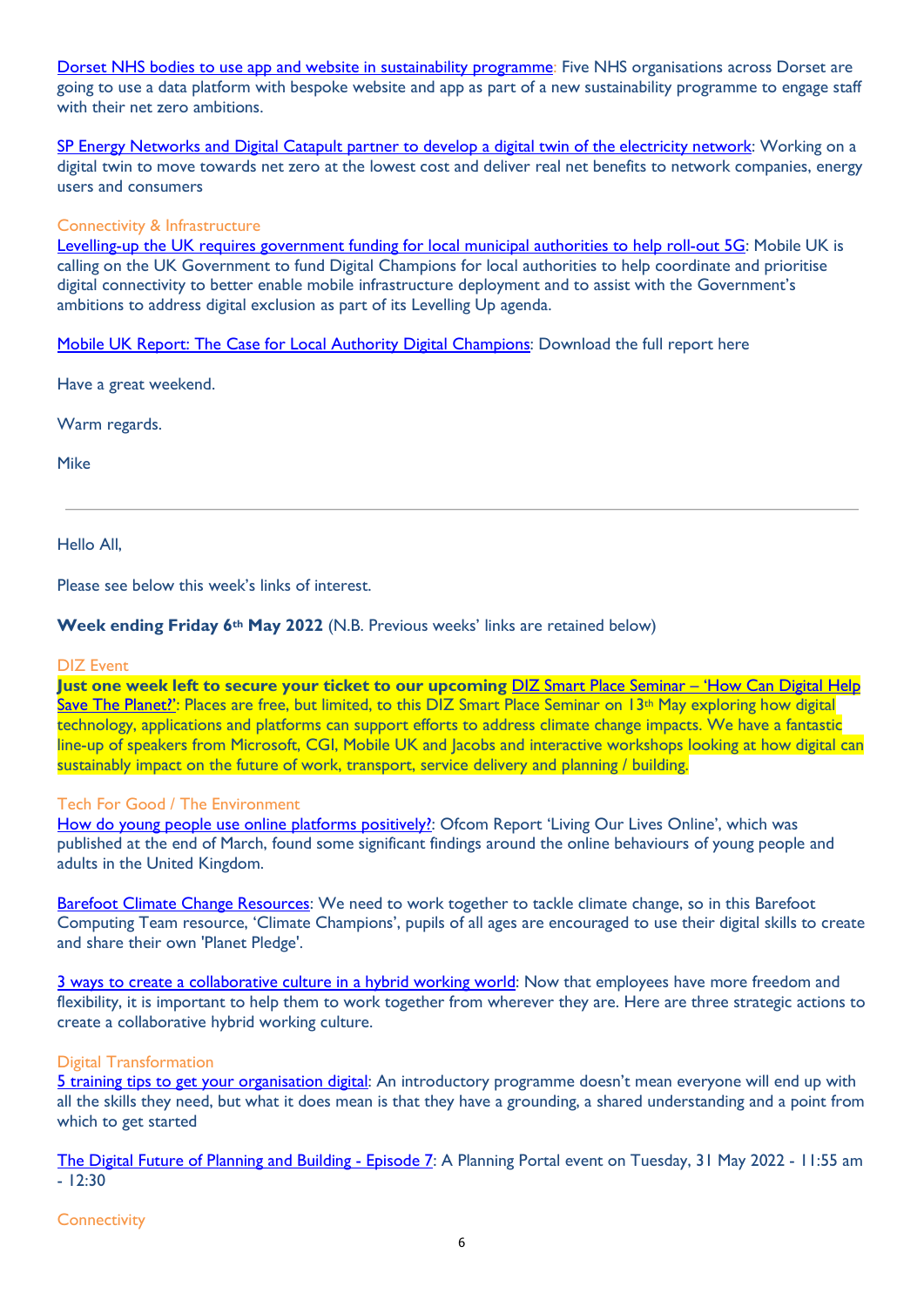BDUK Corporate Plan 2022-23: Key objectives, measures and milestones for the next financial year to ensure that homes and businesses across the UK can access fast and reliable digital connectivity

### Future Tech

ICO unveils AI data protection risk toolkit: The Information Commissioner's Office has launched an AI and data protection toolkit as part of the effort to provide further practical support to organisations to reduce the risks to individuals' rights and freedoms caused by of their own AI systems..

Have a great weekend.

Warm regards.

Mike

Hello All,

Please see below this week's links of interest.

## Week ending Friday 29<sup>th</sup> April 2022 (N.B. Previous weeks' links are retained below)

### DIZ Event

Make sure you secure your ticket to our upcoming DIZ Smart Place Seminar - 'How Can Digital Help Save The Planet?': Places are free, but limited, to this DIZ Smart Place Seminar on 13<sup>th</sup> May exploring how digital technology, applications and platforms can support efforts to address climate change impacts. Bookings are now open for this free seminar with Microsoft, CGI, Mobile UK and Jacobs.

### Tech & the Public Sector

Building confidence and expertise in local government for successful digital transformation: Looking back at the jointly delivered virtual programme for local government from DLUHC and Amazon Web Services (AWS) Institute - Executive Education Programme in Digital Transformation for UK Local Government

The Rise of the Remote Public Sector Worker: Download this Public Sector Executive / Open University guide and gain insight into how the sector can learn at work, understand training needs and the skills gap during the rise of the remote public sector worker.

Digital Leaders Digital Transformation Supplement in the Times: Businesses agree that digital transformation is necessary, but it is still fraught with complications, challenges and uncertainty. This report explores this, while charting the rise of digital incumbents and asking why businesses still aren't being as ambitious as they could be.

## Tech For Good / The Environment

Why access and education are key to closing the digital gender gap: Connectivity can be a gateway to a better future. But taking advantage of these many benefits requires not just access but digital skills education. And many girls and women around the world have neither.

An Earth Day guide to more sustainable telecoms: As telco players progressively embrace more sustainable ways to conduct their business, various reports suggest there is still room for improvement as the industry strives to be more environmentally friendly.

NCSC makes cyber security tools available for schools: The National Cyber Security Centre (NCSC) has made two defence tools available to schools free of charge.

## 5G and Connectivity

What is the metaverse and why does it need 5G to succeed? The metaverse 5G relationship explained, how 5G can enable exciting uses like metaverse VR, metaverse XR, and help make Web 3.0 a reality

Dorset Council steps up use of 5G in-home sensors: Dorset Council is planning to increase the number of internet of things (IoT) devices in the homes of vulnerable people.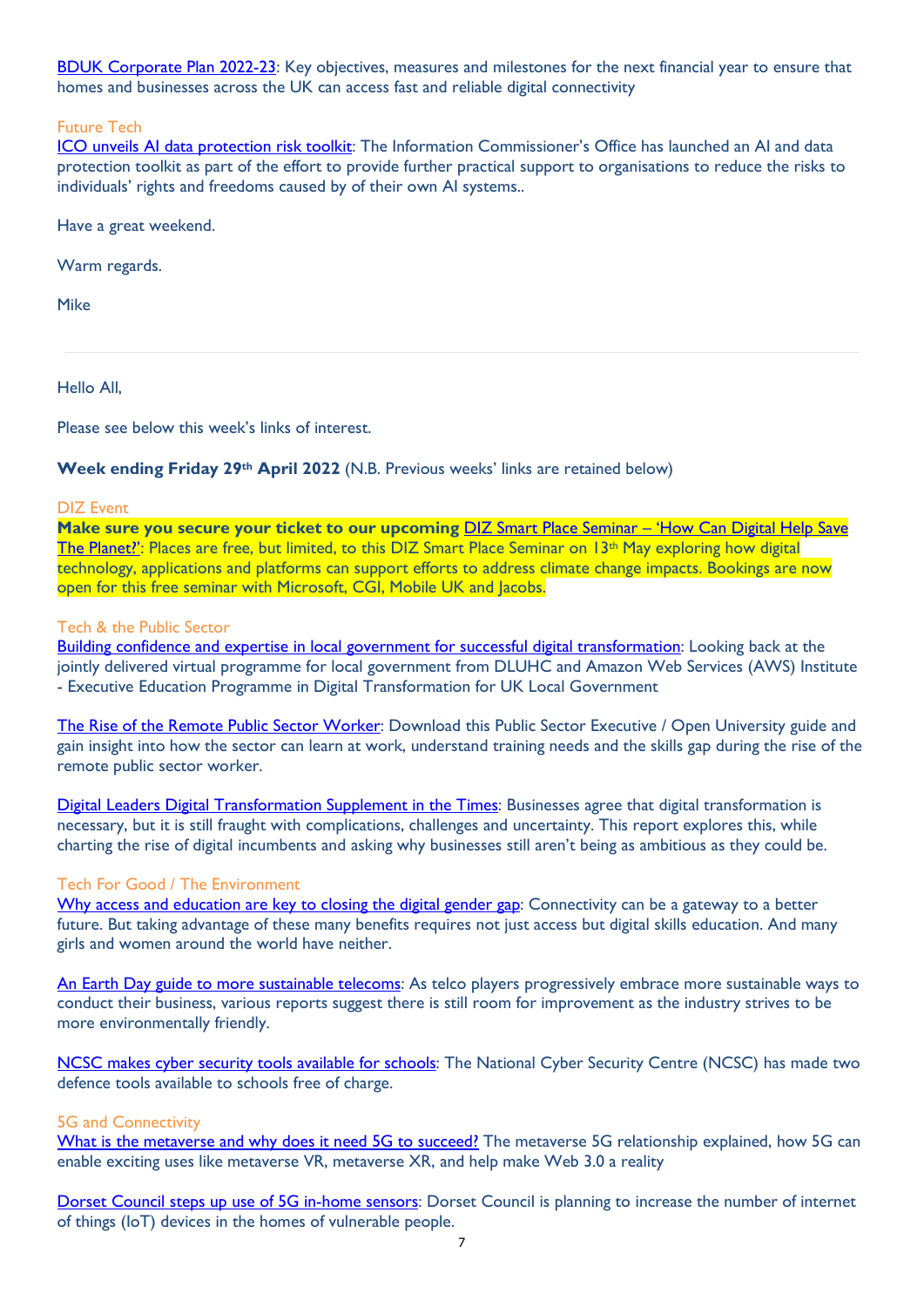### Tech for Healthcare

(Free online event) Integrating Digital Health & Care 2022: Wednesday 11 May to Friday 13 May (11:00-12:30): From providing better care at home and preventing avoidable hospital admissions to moving people from hospital to home – or care – as soon as they are medically fit whilst providing the information all medics and carers need, the new focus provides an opportunity for digital, data and technology to shine.

5G, sensors and data improve patient health and social care (Event recording): Part of the three-day online event -Powering Digital Public Services - which explored the innovation and transformation driving the frontline services of tomorrow.

Have a great weekend.

Warm regards.

Mike

Hello All,

Please see below this week's links of interest. There will be no newsletter next week but any links of interest will be collected in the newsletter for the following week.

Week ending Friday 15<sup>th</sup> April 2022 (N.B. Previous weeks' links are retained below)

#### DIZ Event

Make sure you secure your ticket to our upcoming **DIZ Smart Place Seminar – 'How Can Digital Help Save** The Planet?': Places are free, but limited, to this DIZ Smart Place Seminar on 13<sup>th</sup> May exploring how digital technology, applications and platforms can support efforts to address climate change impacts. Bookings are now open for this free seminar with Microsoft, CGI, Mobile UK and Jacobs.

### Local Event

Herts Chamber of Commerce - Build a thriving Hertfordshire with leading digital innovation: An event to showcase the Hertfordshire living laboratory, and present to you the role BT are playing in supporting the technological innovation that's happening in the county.

### Tech & the Environment

NHS App saving around 22,000 car journeys every month: New analysis carried out by NHS Digital found that around 200,000 appointments and repeat prescriptions arranged through the NHS App between April and December last year would previously have been made by people driving to their local surgery.

Essex County Council unveils digital service for travel on demand: Essex County Council has announced a new digital demand responsive minibus service to operate through the TravelEssex app. Named DigiGo, it provides users with real time arrival information and enables them to plan shared transport journeys.

## Tech & the Public Sector

Open consultation: The National Underground Asset Register (NUAR): A consultation on potential legislative reform and the proposed future operating model of the National Underground Asset Register (NUAR) to maximise the benefits to the UK economy.

### 5G and Connectivity

Smarter, swifter, safer: The future of work in manufacturing with technology: How will today's technological developments, including 5G and automation, impact the future of work in manufacturing?

Have a great weekend.

Warm regards.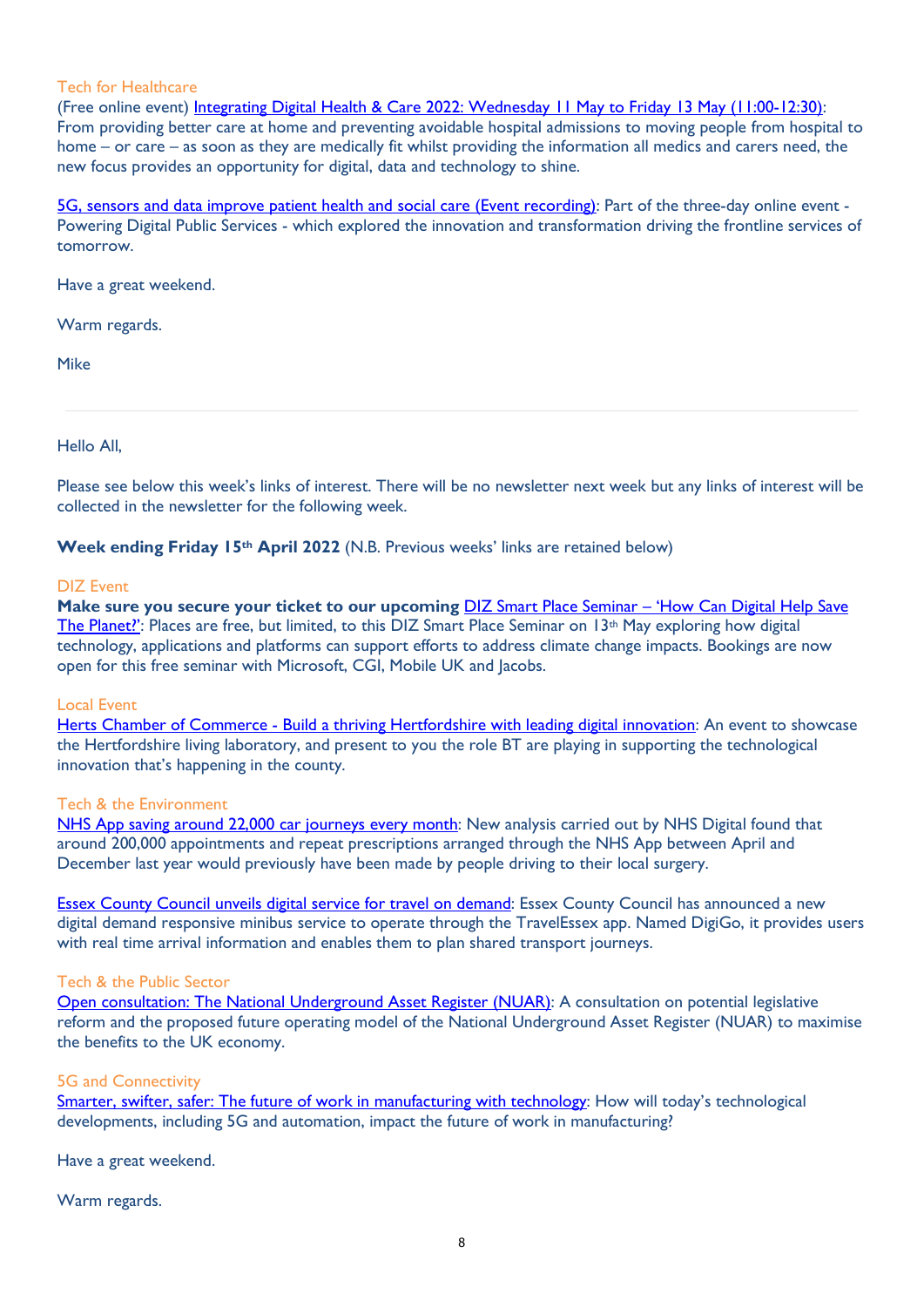### Hello All,

Please see below this week's links of interest.

Week ending Friday 8th April 2022 (N.B. Previous weeks' links are retained below)

### DIZ Event

DIZ Smart Place Seminar – 'How Can Digital Help Save The Planet?': A DIZ Smart Place Seminar exploring how digital technology, applications and platforms can support efforts to address climate change impacts. Bookings are now open for this free seminar with Microsoft, CGI, Mobile UK and Jacobs.

### Local Event

Herts Councils Economic Partnership - Getting Found on Google: A lot of what makes you relevant to search engines is non-technical and well within most people's capabilities. This workshop looks at the simple things you can do to make a difference

### 5G and Connectivity

Making 5G connectivity ubiquitous: is the answer in space?: How 5G development is pushing the boundaries forward, and how organisations can explore this further to benefit them.

England changes planning system to enhance 4G and 5G coverage: Briefing note on plans to ensure that the English planning system supports the delivery of mobile infrastructure

Water pipes in Yorkshire to deliver high-speed broadband in new trial: Fast broadband will run through water pipes in parts of South Yorkshire as part of plans to get better internet access to people quicker.

### Tech For Good

Digital tools for helping digital inclusion: Charity Digital highlight the ongoing digital exclusion challenge facing charities as they try to deliver their services digitally

### Tech & the Public Sector

Seven key trends to inspire more innovative public services: Civica's Head of Innovation, Liz O'Driscoll, shares the seven key trends to inspire more innovative public services now and in the future

The Digital Future of Planning and Building: A Free Planning Portal Webinar

### Cyber Security

DCMS cyber security newsletter - April 2022: The monthly DCMS cyber security newsletter details the latest announcements, events and projects for people interested in the field of cyber security.

Have a great weekend.

Warm regards.

Mike

Hello All,

Please see below this week's links of interest.

### Week ending Friday 1<sup>st</sup> April 2022 (N.B. Previous weeks' links are retained below)

Online Safety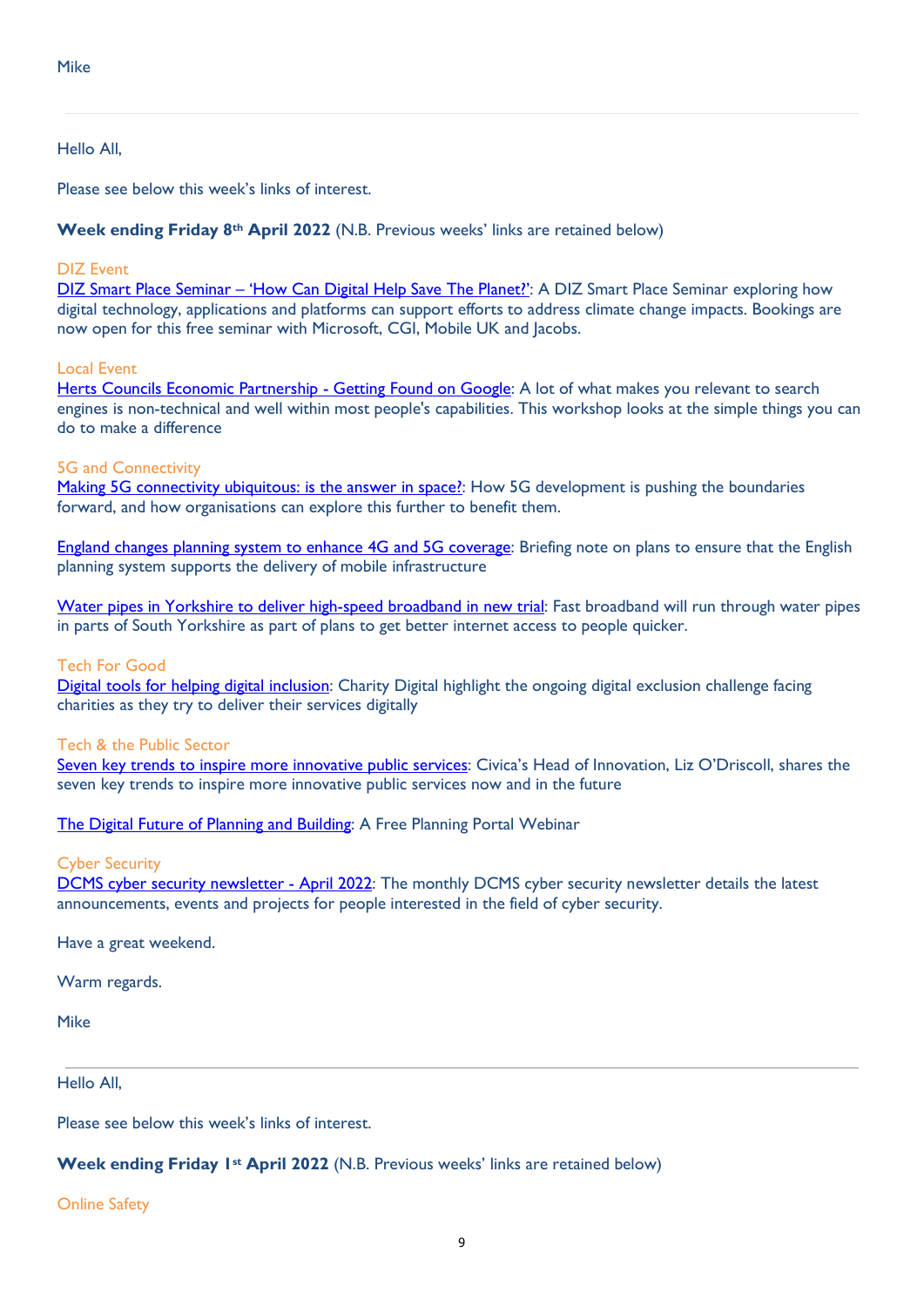Why do we need the online safety bill?: With the online safety bill being such a talked about topic, this article looks back on how it came to be and what it is trying to achieve.

### Tech For Good / Tech for the Environment

Barking and Dagenham deploys air quality sensors in digital advertising screens: Imperial College London's Environment Research Group (ERG) has launched a pilot integrating air quality sensors into digital advertising displays

Salford pilot aims to help care leavers avoid digital poverty: City council and Greater Manchester Combined Authority to distribute free devices, data and skills training

Councils and care providers urged to bid for tech testbed funding. Technology for our Ageing Population Panel for Innovation (TAPPI) – Phase 2 from Principles to Implementation

### Tech for Healthcare

ARU to boost the digital skills of NHS leaders: Anglia Ruskin University (ARU) is to deliver a year-long pilot scheme aimed at helping NHS leaders make the most of available technology to maximise opportunities and streamline healthcare systems

### Tech & the Public Sector

New digital playbook to cut costs and support job growth: The Digital, Data and Technology Playbook brings together expert advice on how to deliver better digital services.

### Cyber Security

Businesses urged to boost cyber standards: As new data reveals nearly a third of firms suffering cyber-attacks hit every week, Government encourages organisations to be vigilant of cyber threats and follow its guidance.

### 5G and Connectivity

Digital twins: what are they and how are they enabling future networks?: Digital twins may sound like science fiction, but they are already being leveraged in commercial solutions, using AI, data & digitalization to enable the networks of the future.

Have a great weekend.

Warm regards.

Mike

Hello all,

Please see below this week's links of interest.

### Week ending Friday 25<sup>th</sup> March 2022 (N.B. Previous weeks' links are retained below)

### Tech For Good

Digital Lifeline: A qualitative evaluation: A qualitive evaluation of the Digital Lifeline Fund

UK Safer Internet Centre Online safety live events: FREE 90-minute virtual Online Safety briefings via Microsoft Teams. Open to all professionals who work with children and young people, this event will give you the latest in online safety research, legislation, technology, tools and resources along with exclusive access to the presentation and resource materials.

### Tech & the Public Sector

(Free event for public sector, London) Public Technology Live 29th March 2022 - Where public sector digital, data and IT professionals meet to advance tech transformation, from strategy to implementation.

Digital & Integrated Transport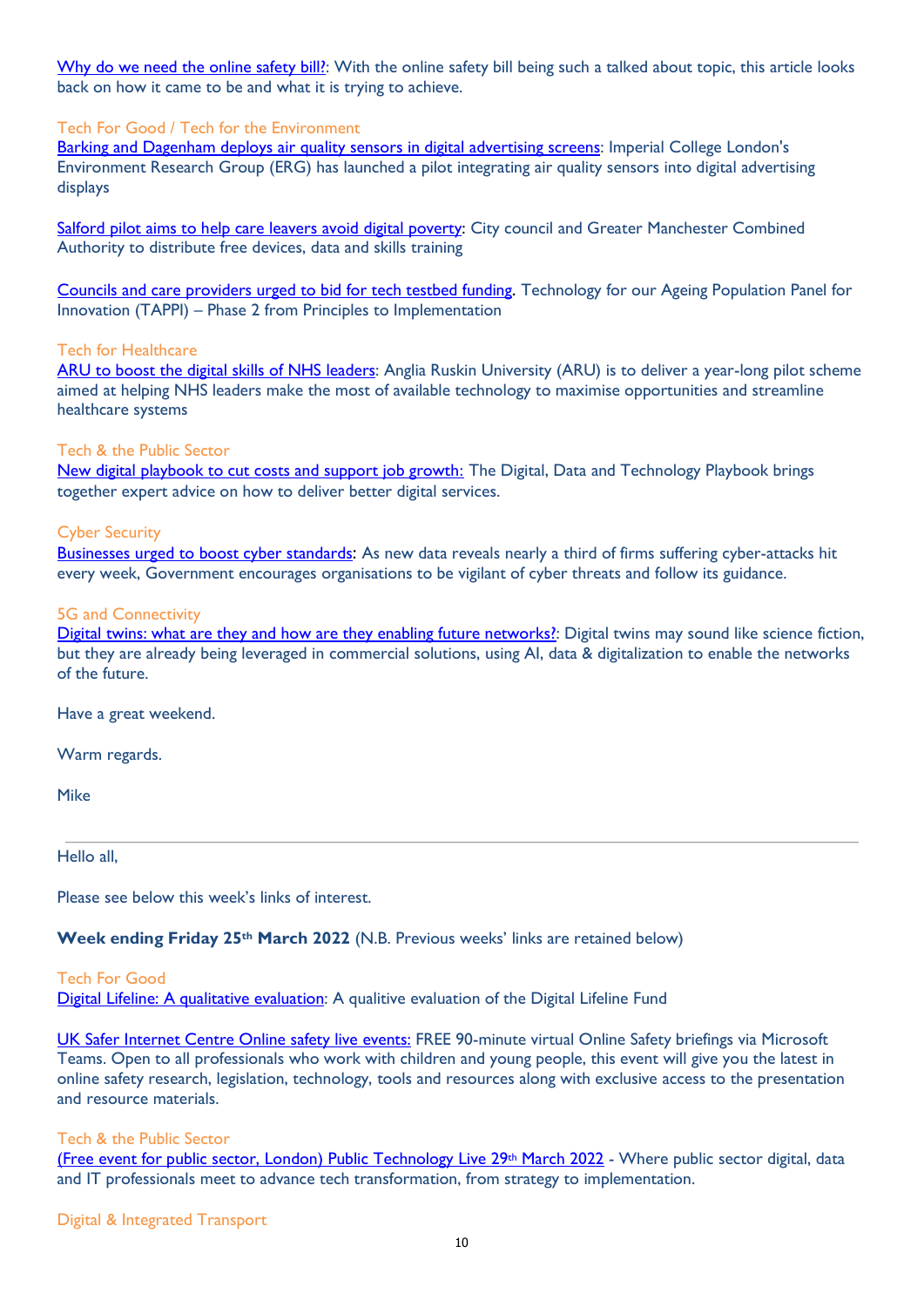DfT Consultation on Mobility as a Service Code of Practice: Seeking views on the content that could be included in a mobility as a service (MaaS) code of practice.

### Connectivity and Infrastructure / 5G

(Event Recording) UK5G presents 5G: What do you need to know?: For local authorities and LEPs, this event took a deep dive into 5G and advanced connectivity, public, private networks and neutral host models, as well as support available for local authorities.

New body to make UK world-leading centre for telecoms innovation: UK Telecoms Innovation Network to unleash innovation in broadband and mobile network companies

All schools to have high speed internet by 2025: Every school in England will have access to high speed internet by 2025, as part of the latest plans to roll out lightning-fast gigabit broadband across the UK.

### Digital Leaders Awards 2022

Nominations for the Digital Leaders 100 2022 are now open: celebrate the individuals and organisations from the public, private and non-profit sectors who are demonstrating a pioneering and sustainable approach to digital transformation in the UK.

Have a great weekend.

Warm regards.

Mike

Hello all,

Please see below this week's links of interest.

### Week ending Friday 18<sup>th</sup> March 2022 (N.B. Previous weeks' links are retained below)

### LGC Awards 2022

DIZ recognised as Finalist in the LGC Awards 2022 'Public/Public Partnership' category: With record entries this year, making the LGC Awards 2022 Shortlist is an incredible achievement. "Those recognised by being shortlisted for the LGC Awards 2022 have worked tirelessly and innovatively to find new ways of supporting their communities through difficult times." LGC editor, Nick Golding.

Tech & the Public Sector

techUK invites councils to innovators' network (UK Authority news article)

(Free event for public sector, London) Public Technology Live 29th March 2022 - Where public sector digital, data and IT professionals meet to advance tech transformation, from strategy to implementation.

### Tech for Good

Digital Accessibility Bootcamp: A free, 'on-demand', virtual bootcamp that'll help you understand how to make your website and digital content more accessible for everyone.

### Connectivity and Infrastructure / 5G

The UK's 5G Showcase (Cambridge Wireless) (Free online tickets available): A two-day event targeted at senior stakeholders across the investment community, government, industry and the public sector, from the UK and across the globe.

British broadband: A market close to boiling point or still bubbling under?: UK's fixed broadband market is close to saturation and ultrafast is becoming dominant, according to a new report. Gigabit-capable coverage is now available in 65 per cent of the country.

The Future of Work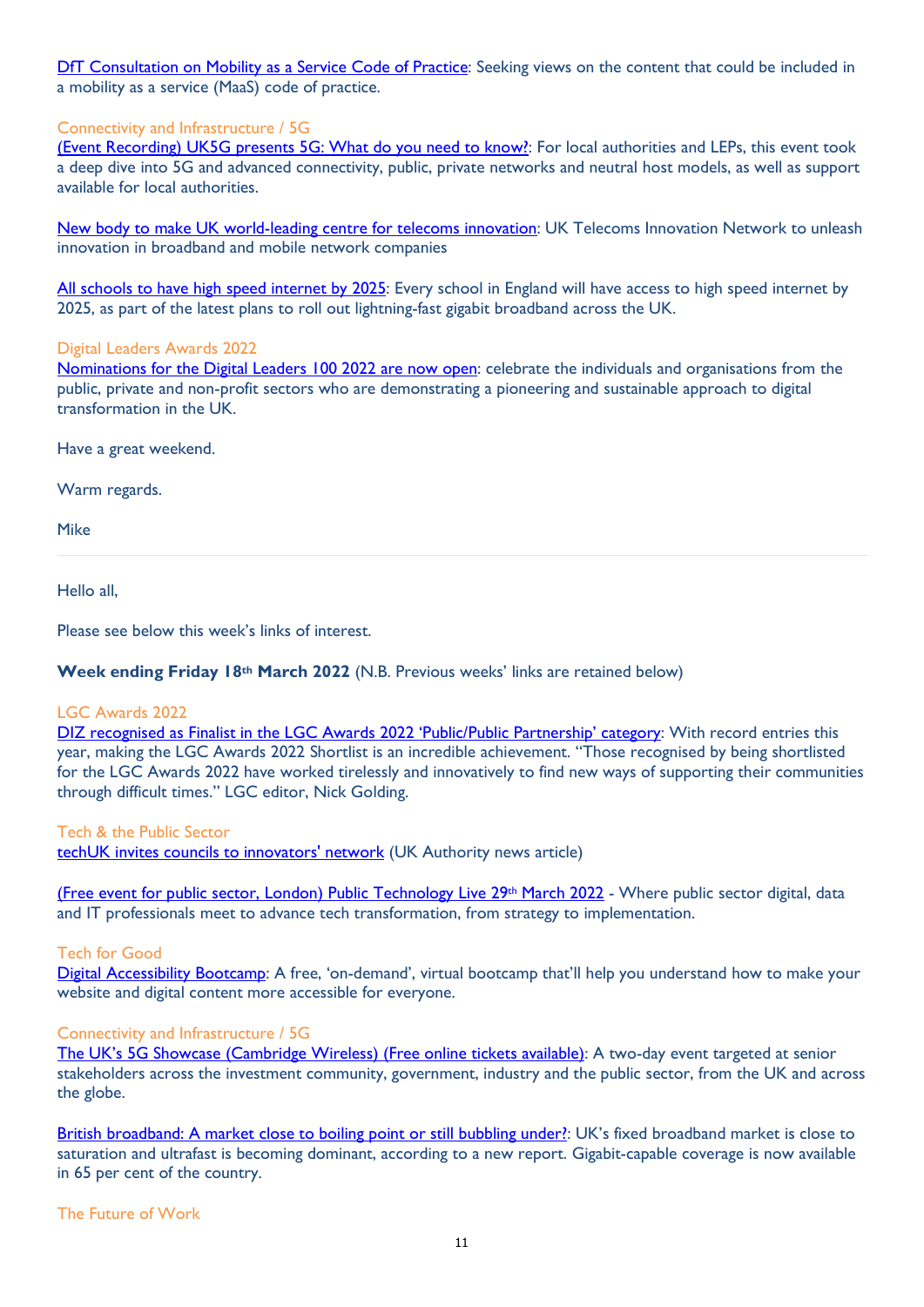Is the hybrid model the future of work?: While it is widely known as a modern way of working in the present, is the hybrid approach the future of work? Here's why…the hybrid work model can mark a positive and long-lasting change in your workforce

Have a great weekend.

Warm regards.

Mike

Hello all,

Please see below this week's links of interest.

## Week ending Friday 11th March 2022

Tech For Good Digital Leaders Impact Awards Winners 2022

Digital transformation Could trust issues slow down digital transformation?

Connectivity and Infrastructure / 5G New laws to end mobile coverage 'no bar blues'

Will 5G be as energy efficient as promised? Well, that might depend on how many people use it!

Intelligens Consulting: INFOGRAPHIC: 5G Coverage

Connected Places Catapult publishes Manual for Smart Streets

Cyber Security DCMS cyber security newsletter - March 2022

New legislation set to make digital identities more trustworthy and secure

11 practical ways to keep your IT systems safe and secure

Ransomware and data protection compliance

Have a great weekend.

Warm regards.

Mike

Hello all,

Please see below this week's links of interest.

## Week ending Friday 4th March 2022

Digital Leaders Public Sector Insight Week

(Free DIZ / Digital Leaders Online Event) The Power of Genuine Collaboration – Achieving more together than working alone (A talk with Mike Warr, DIZ and Clive Emmett, CVS Uttlesford) 11 March 2022, 11:00 AM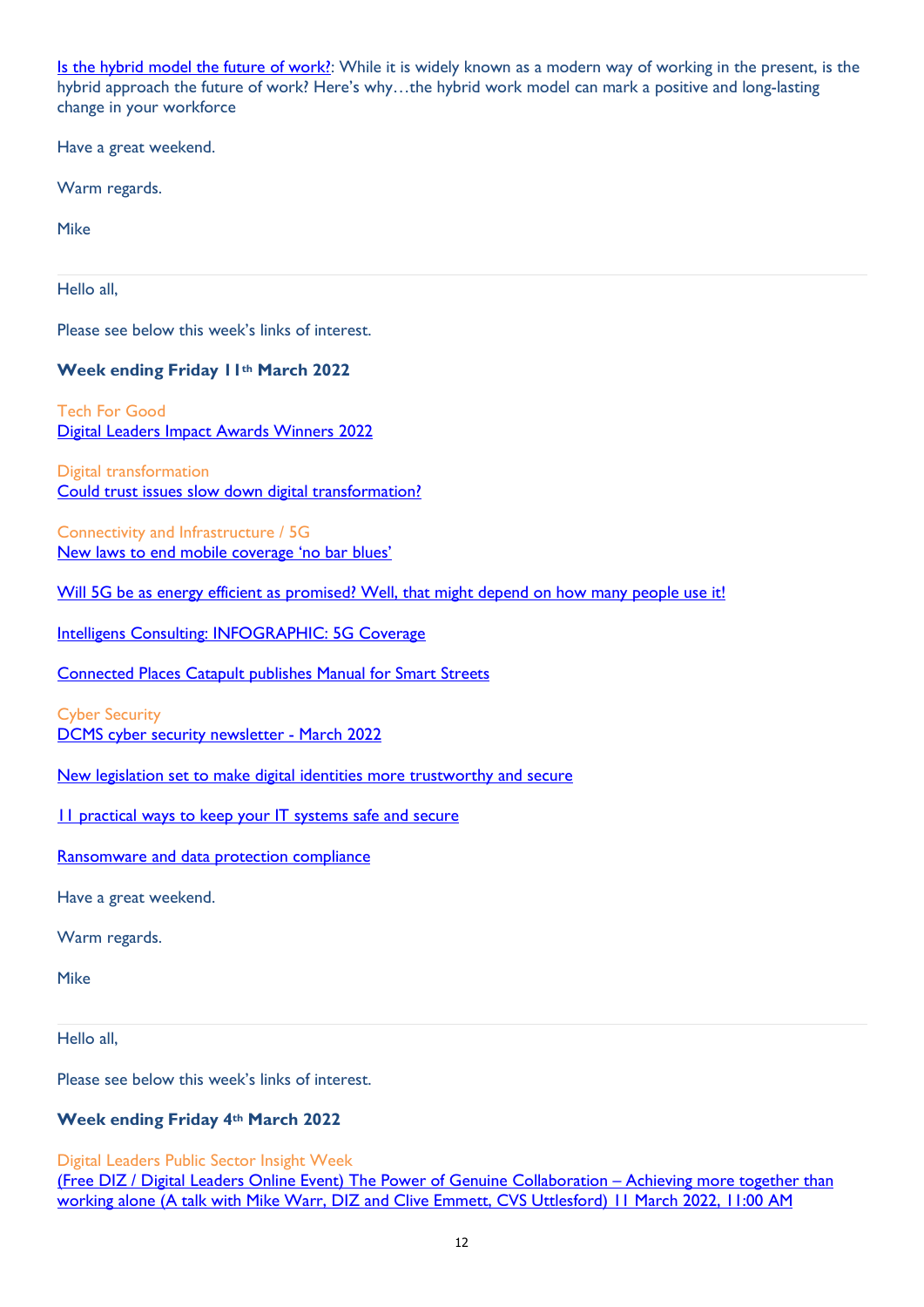Tech & the Public Sector (Free Online Event) UK Authority Event: Powering Digital Public Services 2022 - Wednesday 09 March 2022 to Friday 11 March 2022 (Online)

LGA: Clean, connected and in control: what tomorrow's transport technology could mean for councils

Smart Places

(Free Online Event) Connected Places Catapult - Smart Cities in the UK and the Republic of Korea: Wednesday, March 30, 8:00am - 12:00pm (BST) (part of the CPC UK-Republic of Korea Innovation Twins Programme)

Tech For Education / Young People Children's Wellbeing in a Digital World: Index Report 2022

DCMS provides schools with cyber security learning platform

Cyber Explorers: A fun, free and interactive learning platform for future digital superstars

Tech for Good

LOTI advocates blended approach to improving digital inclusion

LOTI Report: Digital Inclusion in London

London-wide approach to digital inclusion needed, report says

LB Havering Show & Tell for Digital Inclusion Triage tool project

Have a great weekend.

Warm regards.

Mike

Hello all,

Please see below this week's links of interest. Please note there will be no weblinks newsletter next week but any links of interest will be included in the following week's newsletter.

## Week ending Friday 18th February 2022

Future Tech Trends DEFRA: Scanning the horizon for the innovations of the future

Tech For Good / Digital Exclusion Ofcom: 1.1 million UK households struggling to pay for broadband

Nominet teams up with Barnardo's for Project Backpack

Tech and the Public Sector UKA Live: End to End Digital Transformation - 11:00-12:00 | 4th March 2022 (Online)

Why government needs to level up their skills in line with progress

AWS re:Invent UK Public Sector Edition CENTRAL LONDON | 1 MARCH, 2022

Making a success of robotic process automation

Tech & the Environment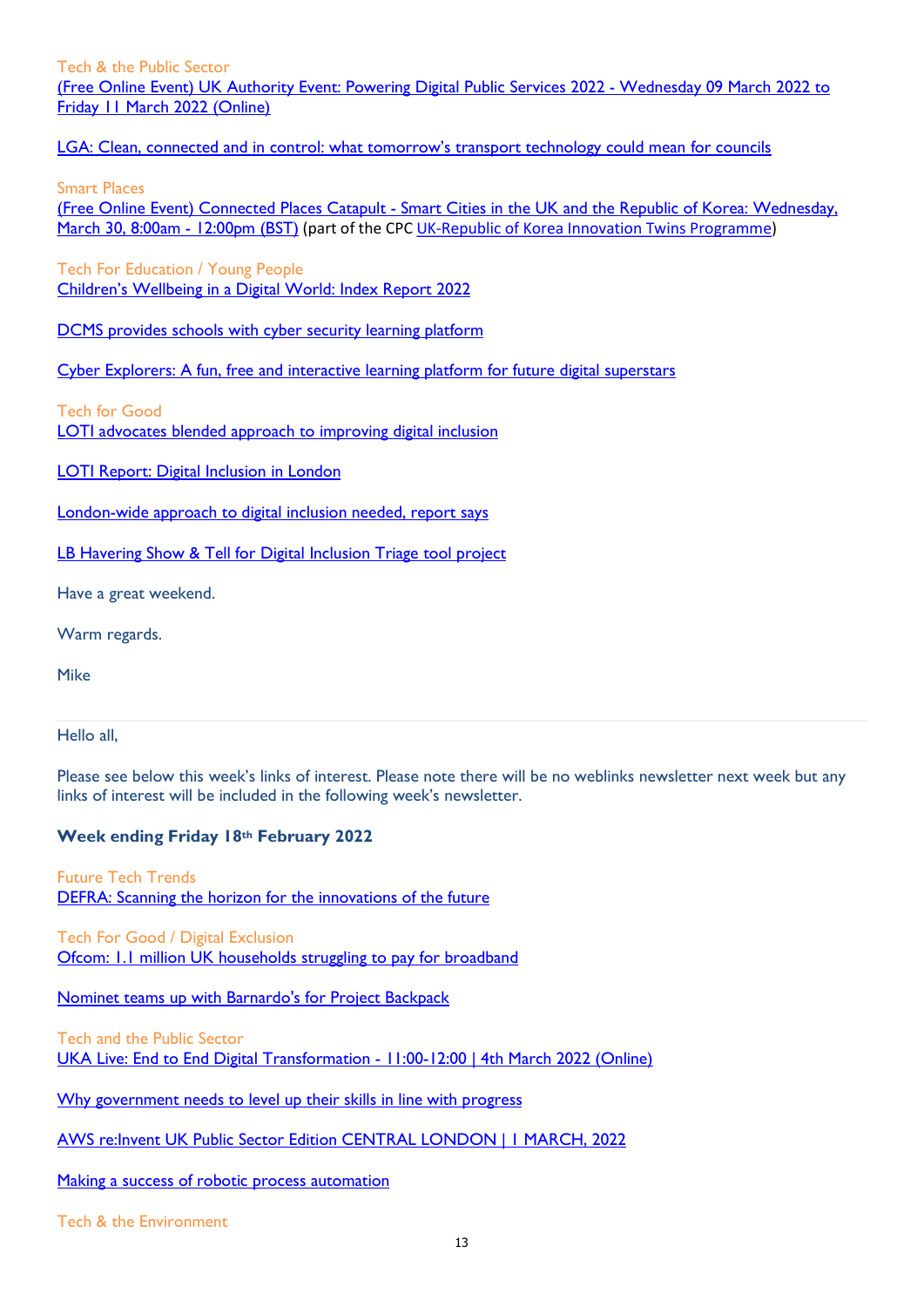### Understanding the opportunities of EV for public sector net-zero

DfT plans alpha project for open data on EV chargepoints

### Tech & the Charity Sector

Charity Digital's 'Snippets' video series: Find out more about digital issues in the sector, especially if you're short of time

Charity Digital's The Charity Digital Code of Practice Webinar Series: Full length seminars on key digital issues

## Connectivity and Infrastructure / 5G

Superfast Essex & LGA Digital Connectivity Programme 2021: What is Full Fibre - campaign evaluation

UK5G Place Event Series | 5G Testbed and Trials Deep Dive - 24th Feb

UK5G Place Event Series | 5G: What do you need to know? – 1st March

UK5G Place Event Series | Successfully attracting inward investment – 8<sup>th</sup> March

UK5G Place Event Series | Effective partnerships between public & private sector – 15<sup>th</sup> March

5G drives smart city innovation in Milton Keynes

Have a great weekend.

Warm regards.

Mike

Hello all,

Please see below this week's links of interest.

# Week ending Friday 11th February 2022

Tech For Good Zoe Amar: Charities must be ready to embrace new and emerging technologies

Tech and the Public Sector Public Sector tech trends: 2022

Tech and Healthcare Remote connected procedures are the key to increasing clinical capacity and patient access

Why Patient-Initiated Follow Up (PIFU) could be set to radically transform outpatient care

DHSC sets out digital and data demands of integrated care

Data saves lives: reshaping health and social care with data (draft)

Have a great weekend.

Warm regards.

Mike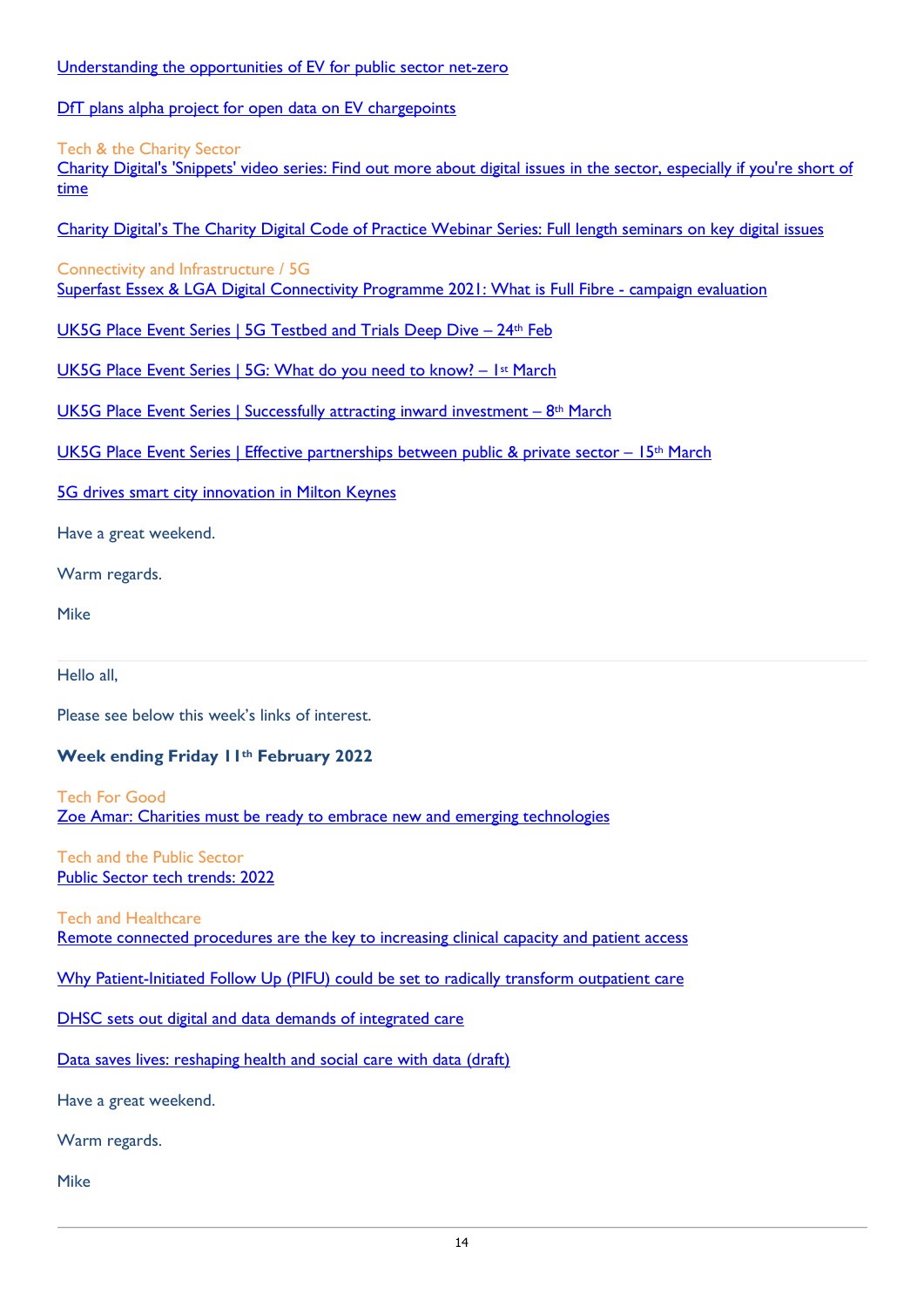Hello all,

Please see below this week's links of interest.

## Week ending Friday 4th February 2022

Tech For Good Charity Digital Transformation Week 2022 14 MARCH 2022 - 18 MARCH 2022 09:00 - 14:00 ONLINE

How to actually write a digital strategy

Cyber-Security DCMS cyber security newsletter - January 2022

NCSC (National Cyber Security Centre) - Free cyber security tools and services

Tech & the Public Sector

4th Public Sector Innovation Conference: 8 March 2022 - RSA House, London (In-person)

Digital Leaders Public Sector Insight Week 2022 7 - 11 March 2022 (Online)

UKA Live: End to End Digital Transformation - 11:00-12:00 | 4th March 2022 (Online)

UK Authority Event: Powering Digital Public Services 2022 - Wednesday 09 March 2022 to Friday 11 March 2022 (Online)

### Connectivity and Infrastructure / 5G

(Free event) Wireless Innovation in Rural Communities: 5G, Mobile Services & Shared Spectrum Event 22 February 2022 10:00 – 11:30

Have a great weekend.

Warm regards.

Mike

Hello all,

Please see below this week's links of interest.

## Week ending Friday 28th January 2022

Connectivity and Infrastructure / 5G 5G in Places: New UK5G dedicated hub for Place Leaders and Makers

Local Community Engagement - How to engage your local community to successfully deploy 5G

Infrastructure - How to facilitate the deployment of 5G in your place

Procurement & Partnerships - How to successfully procure and partner to deliver 5G

Coordination, Leadership & Execution - How to successfully coordinate, execute and lead a 5G deployment

Tech For Good

Charity backs temporary accommodation lending hubs for tablet computers

Digital Champions: one of the best approaches to creating digital inclusion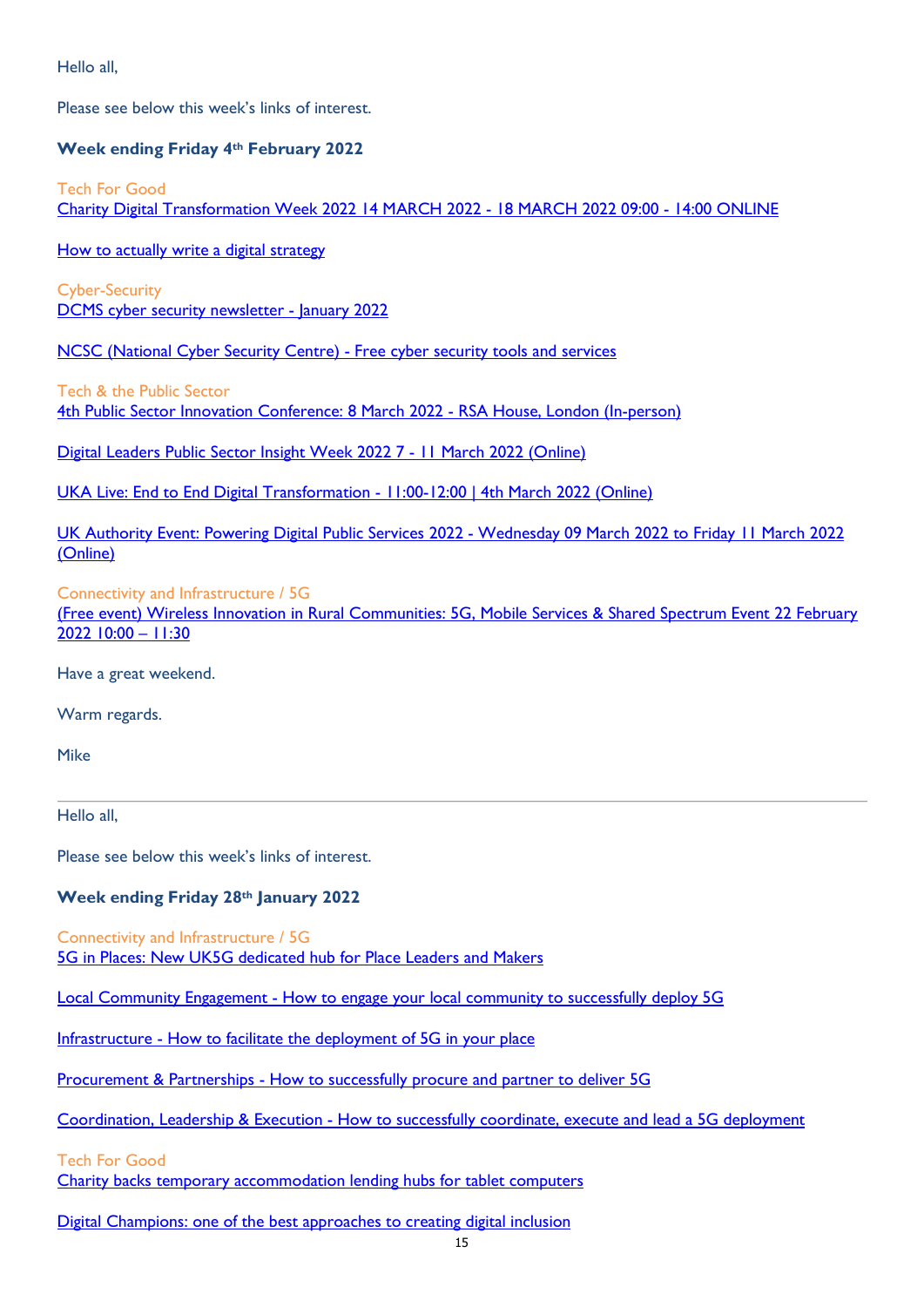Tips for embracing the digital detox in 2022 Ten digital tools every charity should have Last week to enter The Digital Leaders Impact Awards 2022 Cyber-security (Free book download) Little Book of Cyber Scams Travel & Transport Cambridgeshire and Peterborough backs mobility tech programme Social Media / Use of the Internet Hootsuite / We Are Social Report: The Global State of Digital 2022 (30 page snapshot of this year's most valuable insights) Hootsuite / We Are Social Report: The Global State of Digital 2022 (300 pages of detailed data analysis) Have a great weekend. Warm regards. Mike Hello all,

Please see below this week's links of interest.

## Week ending Friday 21<sup>st</sup> January 2022 (N.B. Previous weeks' links are retained below)

Tech for Business / Economic Development Help to Grow: Digital – UK This service helps small and medium sized businesses find and adopt digital technologies

Tech for Local Government Future Gazing: Where Next for Local Government Tech in 2022?

LGA: Digital support offer for councils

LGA & Rethink Partners – Resource Centre

Tech For Good Charity trends from 2021 that will inform 2022

Digital Inclusion Toolkit: Research & Resources

Tech & the Environment (Event Recording) The Green Network 22 - Defining the Green Network

NGMN aims to set a green network benchmark

A Collated List of Online Climate Change Learning Resources

Smart Places DCMS Secure connected places (smart cities) guidance collection

Connectivity and Infrastructure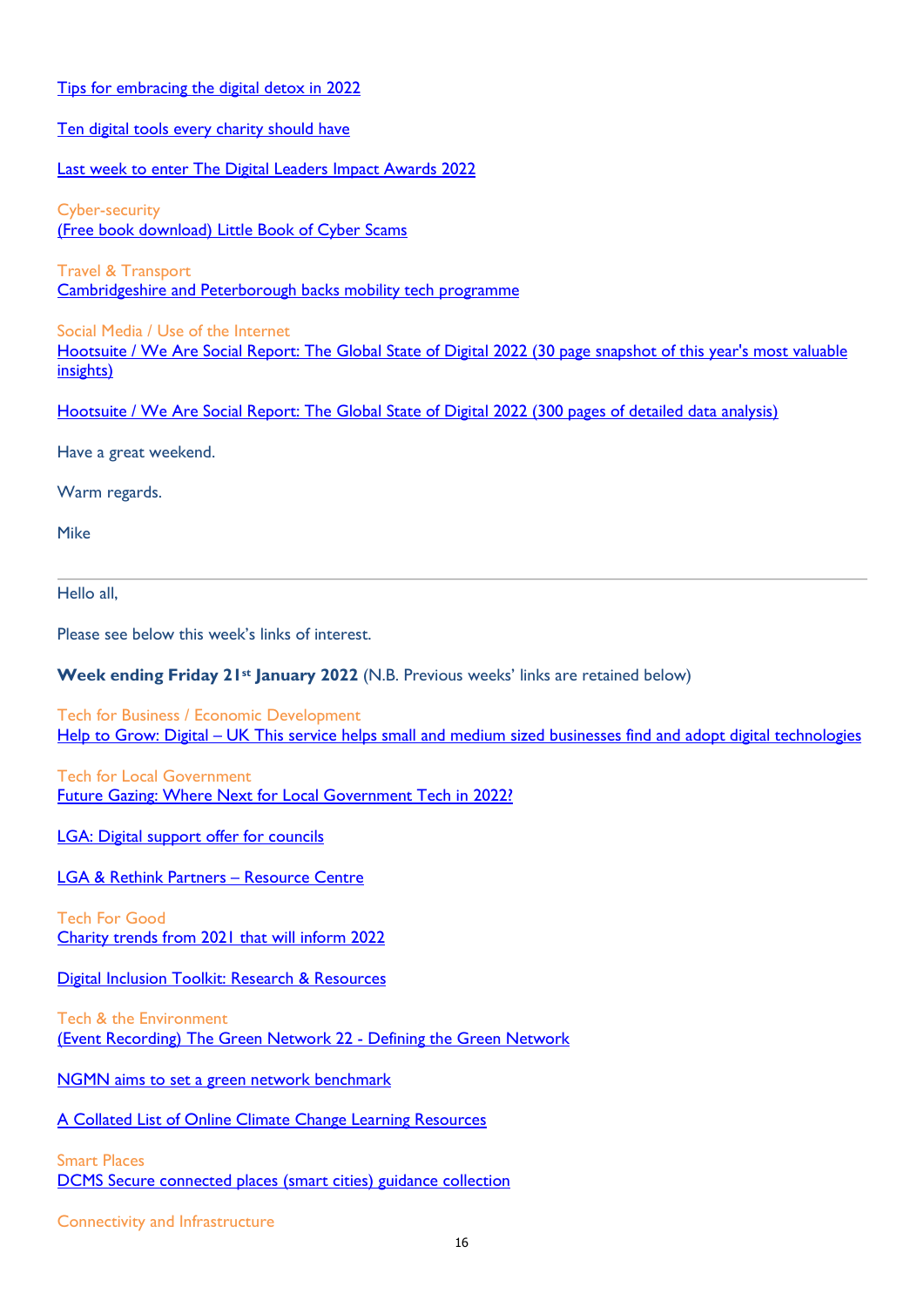Private 5G: It's looming, but what can telcos bring to the party? And are they even being invited

Refreshed CW Journal returns as online publication

Wireless For The Greater Good: Public Sector And Private Companies Working Together

Have a great weekend.

Warm regards.

Mike

Hello all,

Please see below this week's links of interest.

Week ending Friday 14<sup>th</sup> January 2022 (N.B. Previous weeks' links are retained below)

Tech Trends Digital trends for 2022

Ways of Working 3 key reasons why virtual events are the new normal

Connectivity and Infrastructure 5G in Places: New UK5G dedicated hub for Place Leaders and Makers

COORDINATION, LEADERSHIP & EXECUTION: A UK5G Panel Discussion (featuring John Houston – DIZ Programme Director)

Core connectivity: The key enabler of digital transformation

Have a great weekend.

Warm regards.

Mike

Hello all,

Happy New Year!

Please see below this week's links of interest.

Week ending Friday 7<sup>th</sup> January 2022 (N.B. Previous weeks' links are retained below)

Tech For Good

The Digital Leaders Impact Awards 2022 are open for entries (Closing Date for entries: 4th February 2022)

Social media trends for charities to watch in 2022

Webinar: Social media for charities 101